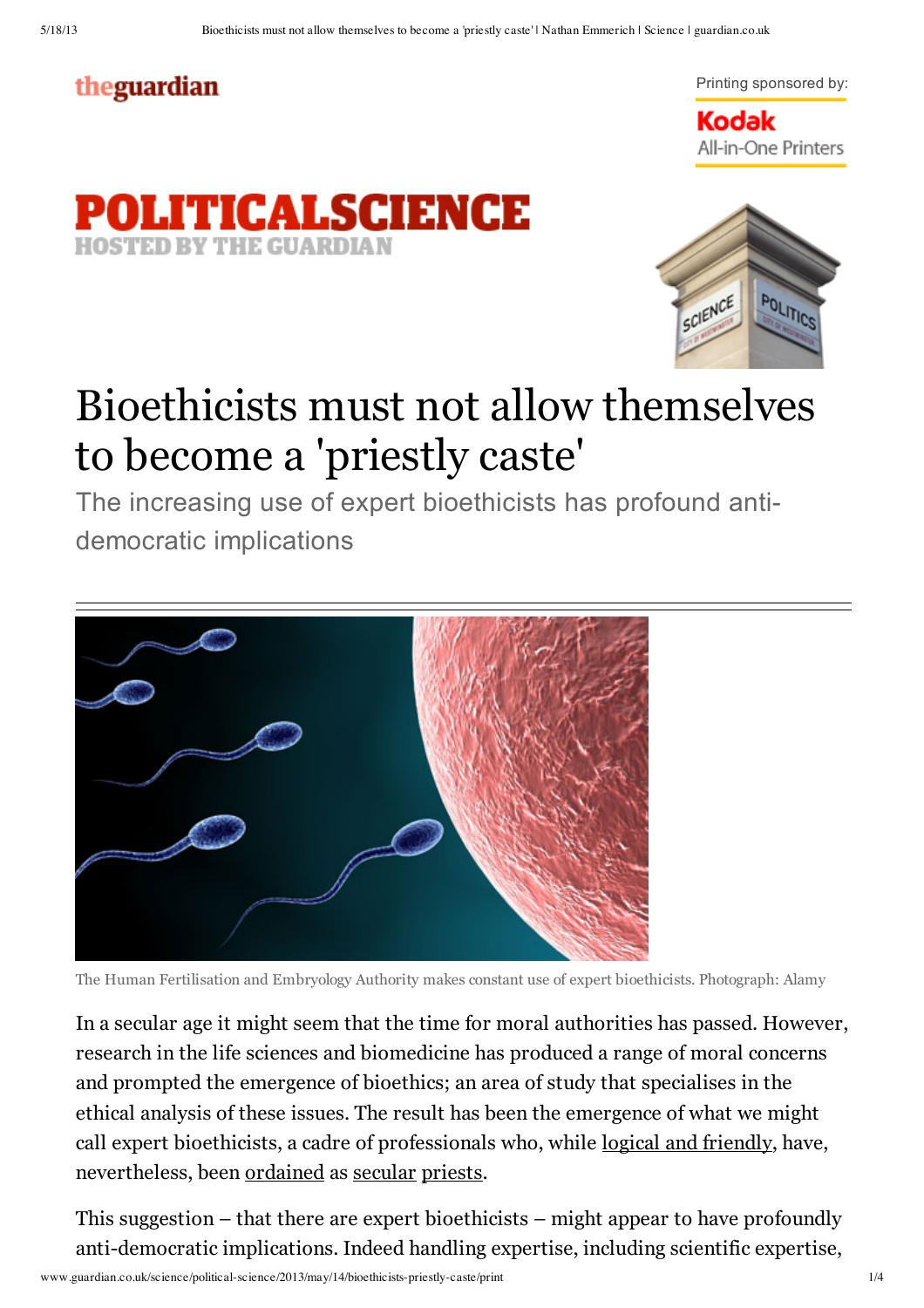is a central difficulty for democratic societies and its extension into the realm of moral values seems, on the face of it, to compound the problem. Nevertheless the Human Fertilisation and Embryology Authority (HFEA) has constantly made use of expert bioethicists and two members of the recently convened Emerging Science and Bioethics Advisory Committee (ESBAC) are listed as "bioethics specialists".

If we are to govern the biosciences and medical practice effectively there seems to be increasing need for expert bioethicists. Nevertheless, there is a different dynamic to the politics of bioethical expertise precisely because the opinions of bioethical experts cannot be used to obviate those of other moral agents.

This might seem like an odd claim. If there are expert bioethicists surely we should prefer their opinions to those of non-experts? However this is to assume bioethical expertise is modelled on scientific expertise. The idea of the scientist as expert is so strong we often forget that there are other forms of expertise.

If we reflect on what we might call aesthetic expertise, the assumption that the expert is singularly authoritative comes under pressure. We might think that an interpretation of King Lear offered by Carol Chillington Rutter is an expert opinion on the matter, but it does not negate the opinions of generations of teenagers who discuss the Lear in classrooms every year. Neither do amateur productions negate the expertise of those who stage professional performances. In the light of such cases we might think aesthetic expertise to be a matter of being embedded in a particular culture and discourse and not simply a matter of knowing "the" correct answer.

Recognising the diversity of expertise can be helpful in thinking about bioethical expertise. While we might point to academic debate and consider the participants to be experts this does not negate the range of opinions and moral responses we might find across society. Furthermore our own moral authority cannot be circumvented and, in negotiating our everyday lives, we must rely upon it. We might suggest that members of any given population have a kind of ubiquitous expertise in morality. In this view, the idea of morality is broader than that of an ethical code and questions of right and wrong. It is more closely linked to ideas of character or ethos, terms that can be applied to societies and institutions as well as individuals.

This ubiquitous moral expertise is the ground on which bioethical expertise stands. Bioethicists often recognise the importance of remaining connected to our "common morality", and what they mean by this is not that bioethics should be consistent with generally accepted moral norms but that it should be comprehensible and responsive to "lay" moral agents. Here it is instructive to consider the role of bioethics in relation to medical practice. If bioethics is to contribute to the moral dimension of medicine it must do so in a manner that is comprehensible to doctors as moral agents.